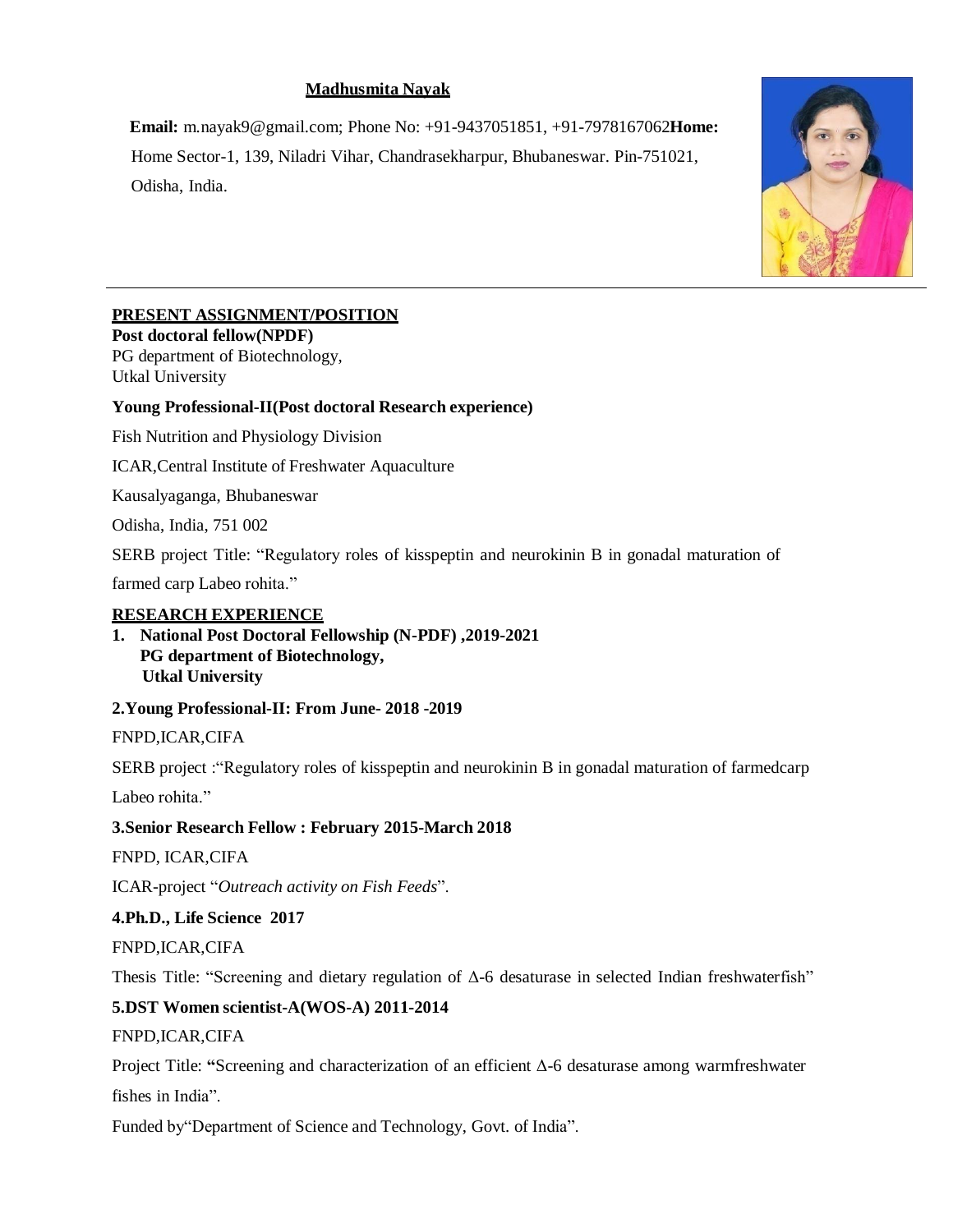## **1. M.Phil., Biotechnology -2008**

Berhampur University, Odisha, India

Thesis title "Effect of salt stress on isozyme pattern of antioxidative enzyme in chlorella".

(Research work carried out at Institute of Life Science, Bhubaneswar)

## **EDUCATION**

## **National Post Doctoral Fellowship (N-PDF)**

PG department of Biotechnology,

Utkal University

**Neonatal hypothyroidism-induced epigenetic plasticity in the brain of adult rat: Implications of DNA methylation machinery and impact of curcumin.**

## **Ph.D., Life Science January 2017**

Utkal University, Bhubaneswar, Odisha, India

Thesis entitled "Screening and dietary regulation of Δ-6 desaturase in selected Indian freshwater

fish".(Research work carried out at, FNPD,ICAR,CIFA Bhubaneswar)

## **M.Phil., Biotechnology 2008**

Berhampur University, Odisha, India

Thesis entitled "Effect of salt stress on isozyme pattern of antioxidative enzyme in chlorella".

(Research work carried out at Institute of Life Science, Bhubaneswar)

## **M.Sc., Botany 2006**

Berhampur University, Odisha, India

Thesis entitled: "Eco-toxicological assessment of ROGOR-30 EC and effluent of a chlor- alkali industry in the seed biology of a crop plant".(Research work carried out at Berhampur University)[78%]

## **B.Sc., Botany 2004**

Nayagarh Autonomous College, (Utkal University), Odisha, India Ist Division with Distinction.[73%]

# **RESEARCH AND TECHNICAL SKILLS**

## **DNA/RNA methodologies:**

- $\checkmark$  Extraction and purification of genomic and plasmid DNA
- $\checkmark$  Polymerase Chain Reaction (PCR)
- $\checkmark$  Real-Time PCR
- $\checkmark$  Competent cell preparation
- $\checkmark$  Ligation, Transformation
- $\checkmark$  Gene and recombinant DNA cloning
- $\checkmark$  Restriction digestion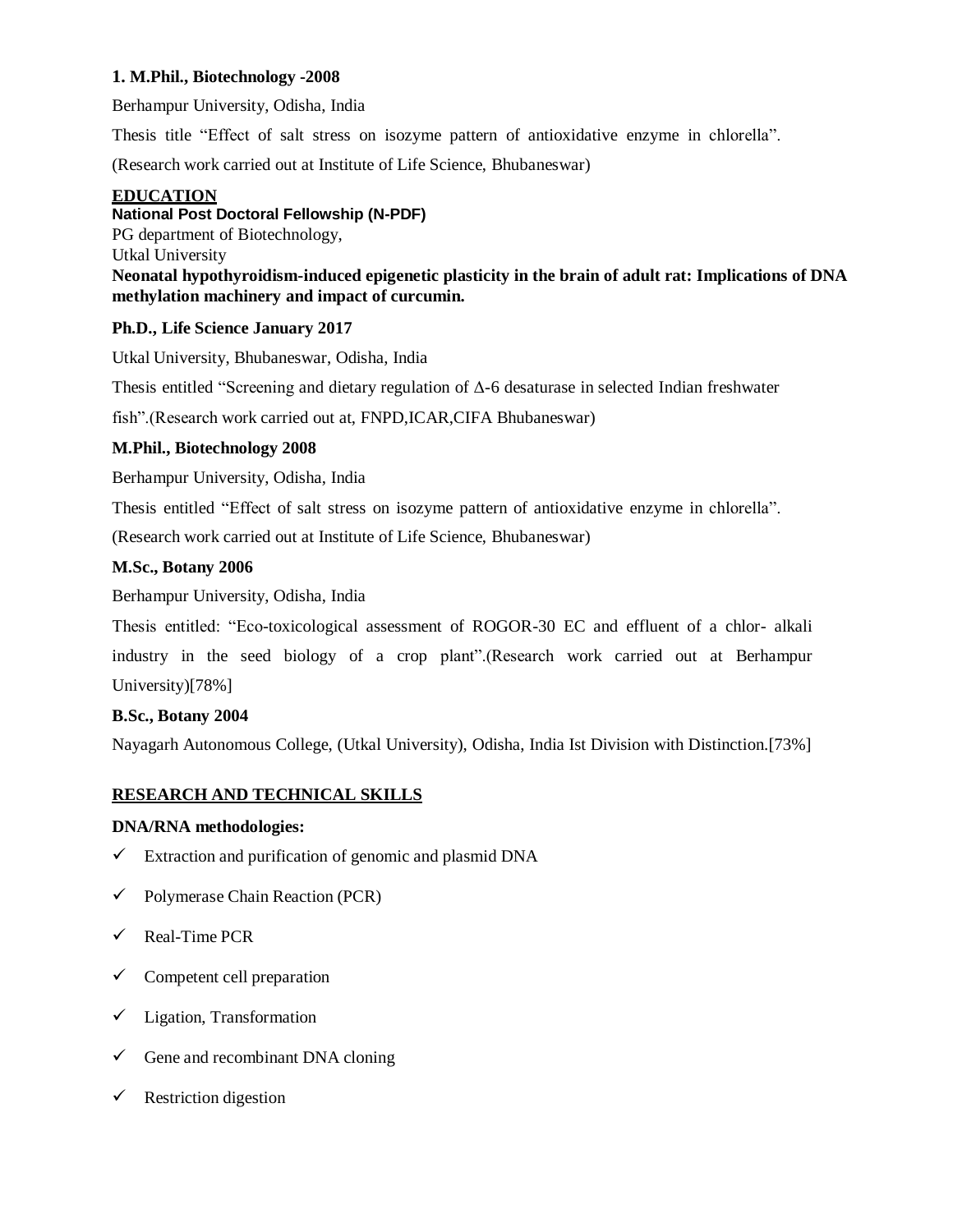- $\checkmark$  RNA extraction
- $\checkmark$  cDNA synthesis
- $\checkmark$  5' and 3' RACE-PCR
- $\checkmark$  Northern hybridization
- $\checkmark$  SDS-PAGE
- $\checkmark$  Agarose gel electrophoresis

## **Immunochemical techniques:**

- $\checkmark$  Western blotting
- $\times$  ELISA

## **Nutritional Techniques:**

 $\checkmark$  Proximate analysis by using Gel Tech Analyzer, Socs Tech, Fibra Plus and Bomb Calorimeter

- $\checkmark$  FAME preparation
- $\checkmark$  Fatty acid analysis by Gas Chromatography

## **Field experience:**

- $\checkmark$  Wet lab maintenance
- $\checkmark$  Rearing of fingerlings in indoor rearing condition

## **Histological Techniques:**

 $\checkmark$  Microtome sectioning

## **Biochemical Techniques:**

- $\checkmark$  Microsome preparation by Ultracentrifuge
- $\checkmark$  Protein estimation

## **Bioinformatics:**

- $\checkmark$  Primer designing using FAST PCR
- $\checkmark$  Data analysis using bioinformatics tools like SPSS 16.0, BLAST, ORF finder, ClustalOmega
- $\checkmark$  Programme, ExPaSY
- $\checkmark$  Phylogenetic tree construction using MEGA 5

 $\checkmark$  Proficiency in usage of MS office package including MS Word, Excel, Power point, Paintand illustration programs such as Adobe Photoshop and Adobe Illustrator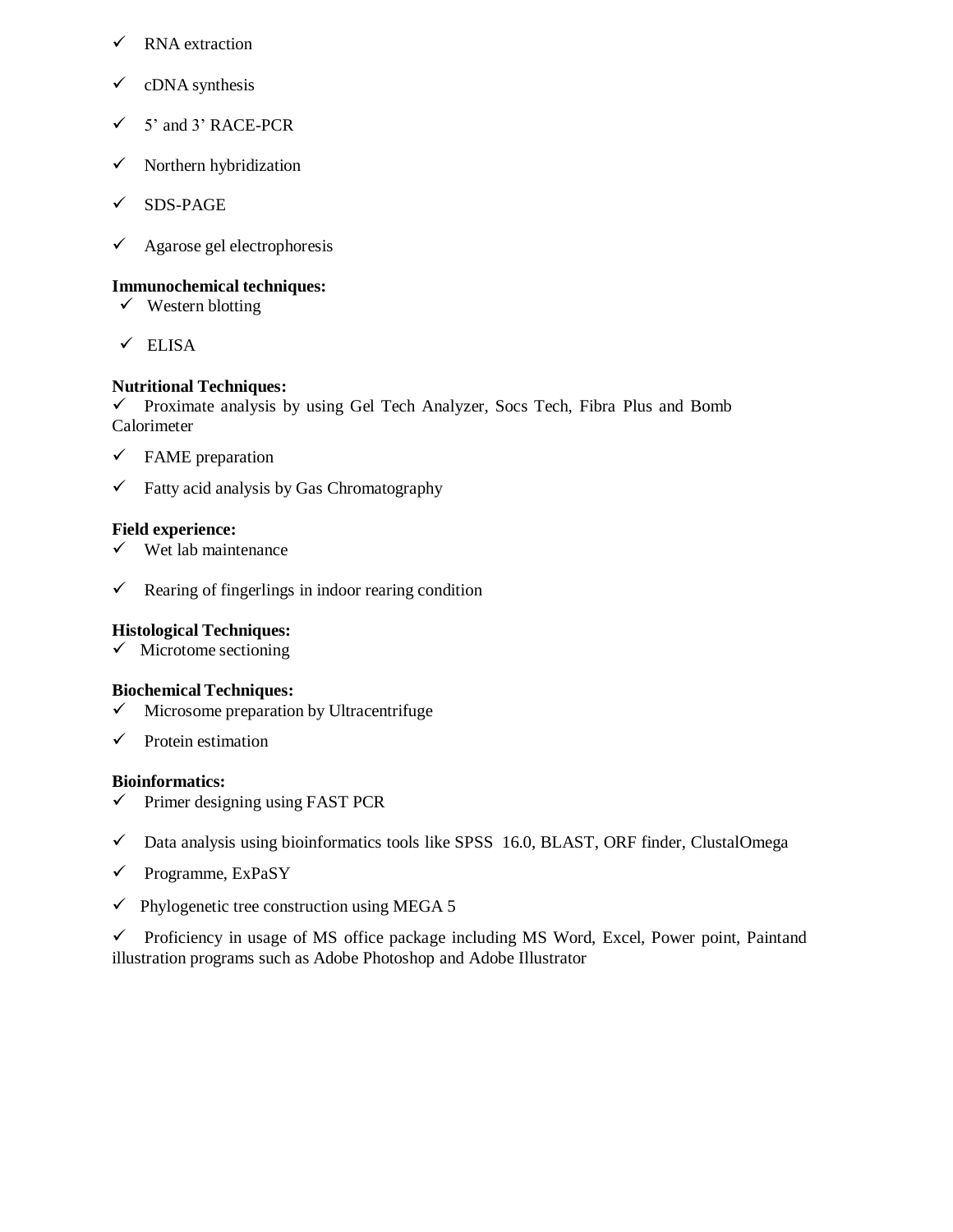#### **PUBLICATION IN INDEXED JOURNALS**

**Madhusmita Nayak, Shiba Shankar Giri , Avinash Pradhan, Mrinal Samanta , Ashis Saha( 2020). Effects of dietary α-linolenic acid/linoleic acid ratio on growth performance, tissue fatty acid profile, serum metabolites and Δ6 fad and elovl5 gene expression in silver barb (Puntius gonionotus).**

**Journal of the Science of Food and Agriculture,VOL.100: 1643 -1652.**

## **DOI: 10.1002/jsfa.10177**

**Madhusmita Nayak,** Ashis Saha, Avinash Pradhan**,** Tapan Kumar Mohanty, Siba Shankar Giri (2018). Influence of dietary lipid levels on growth, nutrient utilization, tissue fatty acid composition and desaturase gene expression in silver barb (Puntius gonionotous) fingerlings.Comparative Biochemistry and Physiology, Part B: 226 : 18–25.

#### DOI[:10.1016/j.aquaculture.2010.09.039](http://dx.doi.org/10.1016/j.aquaculture.2010.09.039)

Avinash Pradhan, **Madhusmita Nayak**, Mrinal Samanta, Rudra Prasanna Panda, Suresh Chandra Rath,Shiba Shankar Giri, Ashis Saha **(**2018). Gonadotropin receptors of Labeo rohita: Cloning and characterization of full-length cDNAs and their expression analysis during annual reproductive cycle General and Comparative Endocrinology, 263, 21-31.

#### DOI: [10.1016/j.ygcen.2018.04.014](https://doi.org/10.1016/j.ygcen.2018.04.014)

**Madhusmita Nayak**, Avinash Pradhan, Mrinal Samanta, Shiba Shankar Giri, Ashis Saha (2018). Molecular characterization, tissue distribution and differential nutritional regulation of putative Elovl5 elongase in silver barb (*Puntius gonionotus*). Comparative Biochemistry and Physiology, Part B: 217, 27-39.

- **Madhusmita Nayak**, Ashis Saha, Avinash Pradhan, Mrinal Samanta, Shiba Shankar Giri(2017). Dietary fish oil replacement by linseed oil: Effect on growth, nutrient utilization, tissue fattyacid composition and desaturase gene expression in silver barb (*Puntius gonionotus*) fingerlings. Comparative Biochemistry and Physiology, Part B: 205, 1-12.
- doi: 10.1016/j.cbpb.2018.08.005.
- Ashis Saha , Avinash Pradhan, Sushmita Sengupta , **Madhusmita Nayak** , Mrinal Samanta, LakshmanSahoo, ShibaShankar Giri (2016). Molecular characterization of two *kiss* genes and their expression in rohu (*Labeo rohita*) during annual reproductive cycle**.** Comparative Biochemistry and Physiology, Part B: 191: 135-145.

doi: 10.1016/j.cbpb.2015.10.008.

- **Madhusmita Nayak**, Ashis Saha, S.S. Giri(2015). Fatty acid profile of fillet and liver and proximate composition of *Puntius gonionotus* and *Puntius sarana*. Indian J. Anim. Nutr. 32(4): 433-438. doi: 10.5958/2231- 44.2015.00013.4.
- Suryakant Mallik, **Madhusmita Nayak**, Binod B. Sahu, Ashok K. Panigrahi, Birendra P. Shaw(2011). Response of antioxidant enzymes to high Na+ concentration in taxonomically and morphologically diverse salt-tolerant plants. Biologia Plantarum, 55 (1): 191-195.

doi: 10.1016/j.cbpb.2017.12.004.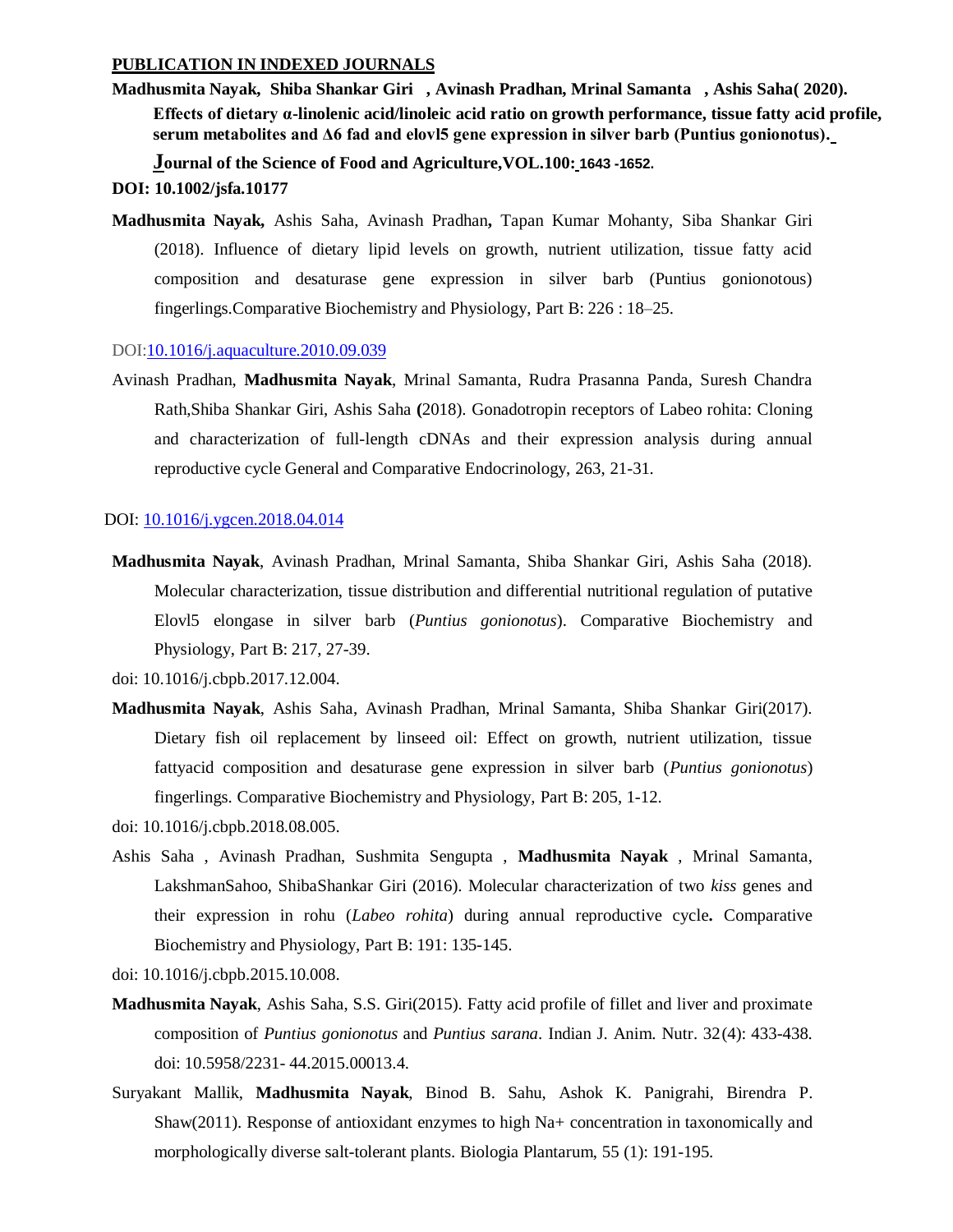#### **Chapter in Edited Book**

Ashis Saha, Madhusmita Nayak, S.S. Giri .2020. Nutrigenomics Studies in Fishes. A. S. Ninawe, J. R. Dhanze, R. Dhanze, S. T. Indulkar. 14-28,ISBN-9781003107583. DOI<https://doi.org/10.1201/9781003107583>

## **GenBank SUBMISSIONS**

1. Saha, A.,Pattanaik S., Pradhan, A and **Nayak, M.**2017**.** *Labeo rohitaKiss1*receptor (Kiss1r) mRNA, partial CDS. (GenBank Acc No# MF663196).

2. Khalkho, N., Pradhan, A., **Nayak, M**. and Saha, A.2017. *Labeo rohita* tachykinin 3 (tac3) mRNA, partial cds. (GenBank Acc No# KY751704).

3. **Nayak, M**., Saha, A., Pradhan, A. and Giri, S.S.2017.*Barbonymus gonionotus* fatty acid elongase (ELO) mRNA, partial cds. (GenBank Acc No# KY751703).

4. Saha, A., Pradhan, A., Parija, S.R., **Nayak, M.** and Giri, S.S.2016. Rohu gonadotropin alpha subunit mRNA, complete cds (GenBank Acc No# KU743471).

*5.* Saha, A., Sengupta,S., Pradhan, A., **Nayak, M**., Sahoo, L. and Giri,S.S. 2013. *Labeo rohita* kisspeptin1 (*kiss1*) mRNA, partial cds (GenBank Acc No#KF737179).

6. Saha, A**.,** Sengupta, S., Pradhan, A., **Nayak, M.** and Giri, S.S. 2013. Molecular characterization of Kisspeptin 2 of rohu, *Labeo rohita* (GenBank Acc No #KF695115).

7. **Nayak, M**., Saha, A., Pradhan, A. and Giri, S.S. 2012. Molecular characterization and expression anlysis of delta-6 fatty acyl desaturase gene in *Puntius gonionotus*.(GenBank Acc No#JX678221).

## **Seminar/Symposium/ Training attended**

- 1. National training programme on"Fish feed production and feeding management in aquaculture"held during 7th to 9th December, 2016 at ICAR-CIFA, Bhubaneswar.
- 2. National training programme on "Advances of fish nutrition and feed technology" held during 21st to 23rd September,2016 at ICAR- CIFA, Bhubaneswar.
- 3. National Symposium on Use of Veterinary Biochemists and Biotechnologists of India (SVBBI) and National symposium on use of advanced technologies of biochemistry and biotechnology in livestock health, production and reproduction, during March11-12 at OUAT, Bhubaneswar.
- 4. Attended and presented paper in the "Emerging Trends in Biotechnology: Present Scenario and Future Dimensions" during 29-30th March 2014 at Utkal University. Bhubaneswar.
- 5. International Brainstorming Meet on "Recent Advances In fish Reproductive Physiology" on16 August 2011 at CIFA, Bhubaneswar.
- 6. National workshop on "Application of Solid State fermentation Technology in Aquaculture" held on 29th May 2012 at CIFA, Bhubaneswar.
- 7. National Seminar on "The present and future of biodiversity conservation" during 26-27th December 2009 at Banki College, Odisha.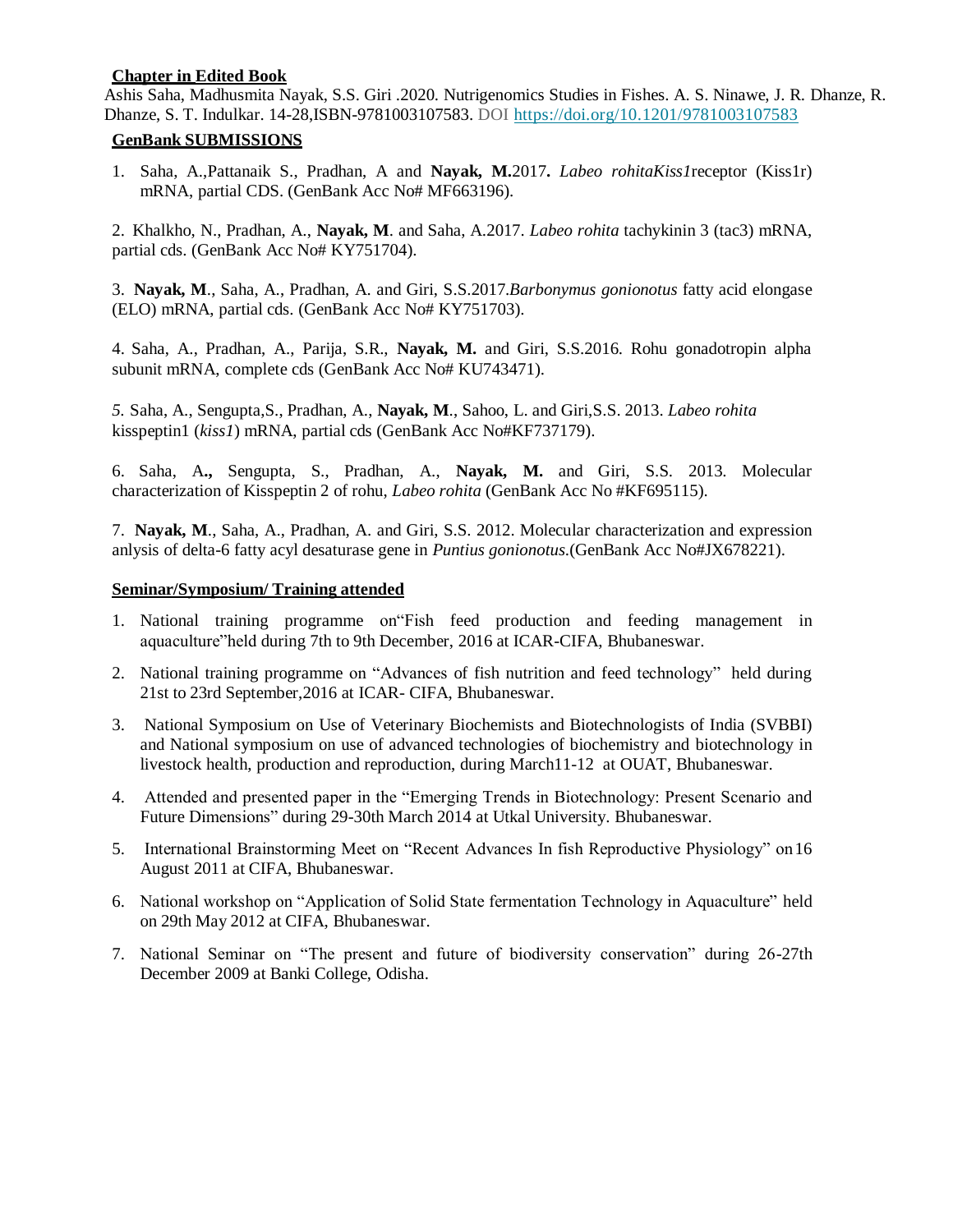8. National Workshop on "Recombinant DNA Technology" during 21-31st May2007at Central Facility for Biotechnology Teaching and Research (CFBTR) , Madurai Kamaraj University, Tamilnadu.

#### **TRAINING MANUAL EDITED**

S.C. Rath, K.N. Mohanta, K.C. Das, **M. Nayak**, P.Jayasankar. 2016. Training Manual ofNational Training Programme on "Advances in Fish Nutrition and Feed Technology"during 21- 23 Sep. 2016 at CIFA, Bhubaneswar, published by ICAR-Central Institute of Freshwater Aquaculture, Bhubaneswar, pp.120.

## **ABSTRACTS and PAPER PRESENTATION**

**Madhusmita Nayak**, Ashis Saha, Avinash Pradhan, Tapan Kumar Mohanty, and Shiba Shankar Giri. 2016. "Dietary fish oil supplementation on growth, nutrient utilization, tissue fatty acid profile and  $\Delta 6$ fatty acyl desaturase gene expression in Silver barb, Puntius gonionotous". In Proceedings of National Symposium on Use of Veterinary Biochemists and Biotechnologists of India (SVBBI) and National symposium on use of advanced technologies of biochemistry and biotechnology in livestock health, production and reproduction, during March11-12 at OUAT, Bhubaneswar.

Avinash Pradhan, Sushmita Sengupta, **Madhusmita Nayak**, Mrinal Samanta, Suresh Chandra Rath, Laxman Sahoo and Ashis Saha. 2016. Expression of *kiss2* gene in the adult male and female rohu (*labeo rohita*) during the different phase of reproductive cycle. In Proceedings of 2nd International Symposium on Genomics in Aquaculture, during 28-30 Jan. 2016 at CIFA, Bhubaneswar, India.pp-83.

Avinash Pradhan, **Madhusmita Nayak**, Sushmita Sengupta and Ashis Saha. 2015. Molecular cloning and expression analysis of luteinizing hormone receptor during different stages of gonadal development in Indian major carp, rohu (*Labeo rohita*). In Proceedings of International Symposium on Reproductive physiology and comparative endocrinology, during 25-28 Feb.2015 at BHU, Varanasi, India.pp-94.

**Madhusmita Nayak**, Avinash Pradhan, Ashis Saha, and SibaShankarGiri.2014.Molecular characterization and expression analysis of Δ-6 fatty acyl desaturase in the freshwater carp, *Puntius gonionotus*. In Proceedings of National Symposium on "Emerging trends in Biotechnology: present scenario and future dimensions", during 29-31March 2014 at UtkalUniversity, Bhubaneswar,pp-35.